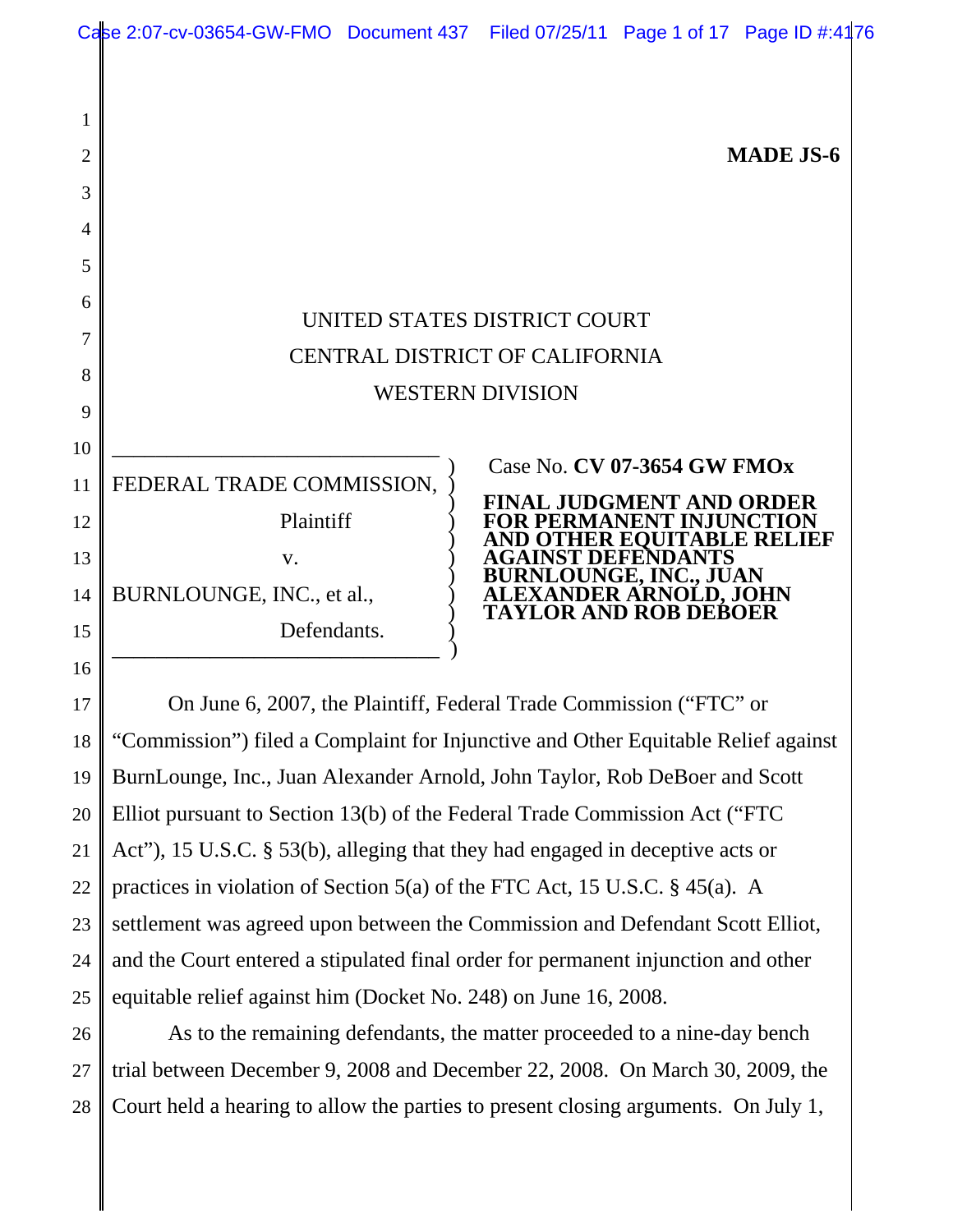1 2 3 4 5 6 7 8 9 10 11 12 13 14 15 16 17 18 19 20 21 22 23 24 25 26 27 28 2011, the Court issued a Statement of Decision (Docket No. 431) finding by a preponderance of evidence that BurnLounge, Inc., Juan Alexander Arnold, John Taylor, and Rob DeBoer had violated Section 5 of the FTC Act, and that permanent injunctive and equitable monetary relief was warranted pursuant to 15 U.S.C. §§ 45 and 53. The Court directed Plaintiff to resubmit an amended proposed order conforming to the Court's Statement of Decision. Based on the record established in this matter and for reasons set forth in the Court's Statement of Decision, it is hereby **ORDERED, ADJUDGED AND DECREED: DEFINITIONS** For purposes of this Final Judgment and Order for Permanent Injunction and Other Equitable Relief (hereinafter "Final Order"), the following definitions shall apply: 1. "Business opportunity" means: (a) A commercial arrangement in which the seller solicits a prospective purchaser to enter into a new business; (b) The prospective purchaser makes a required payment; and (c) The seller, expressly or by implication, orally or in writing, represents that the seller or one or more designated persons will: (i) Provide locations for the use or operation of equipment, displays, vending machines, or similar devices, owned, leased, controlled or paid for by the purchaser; (ii) Provide outlets, accounts, or customers, including, but not limited to, Internet outlets, accounts, or customers, for the purchaser's goods or services; or (iii) Buy back any or all of the goods or services that the purchaser makes, produces, fabricates, grows, breeds,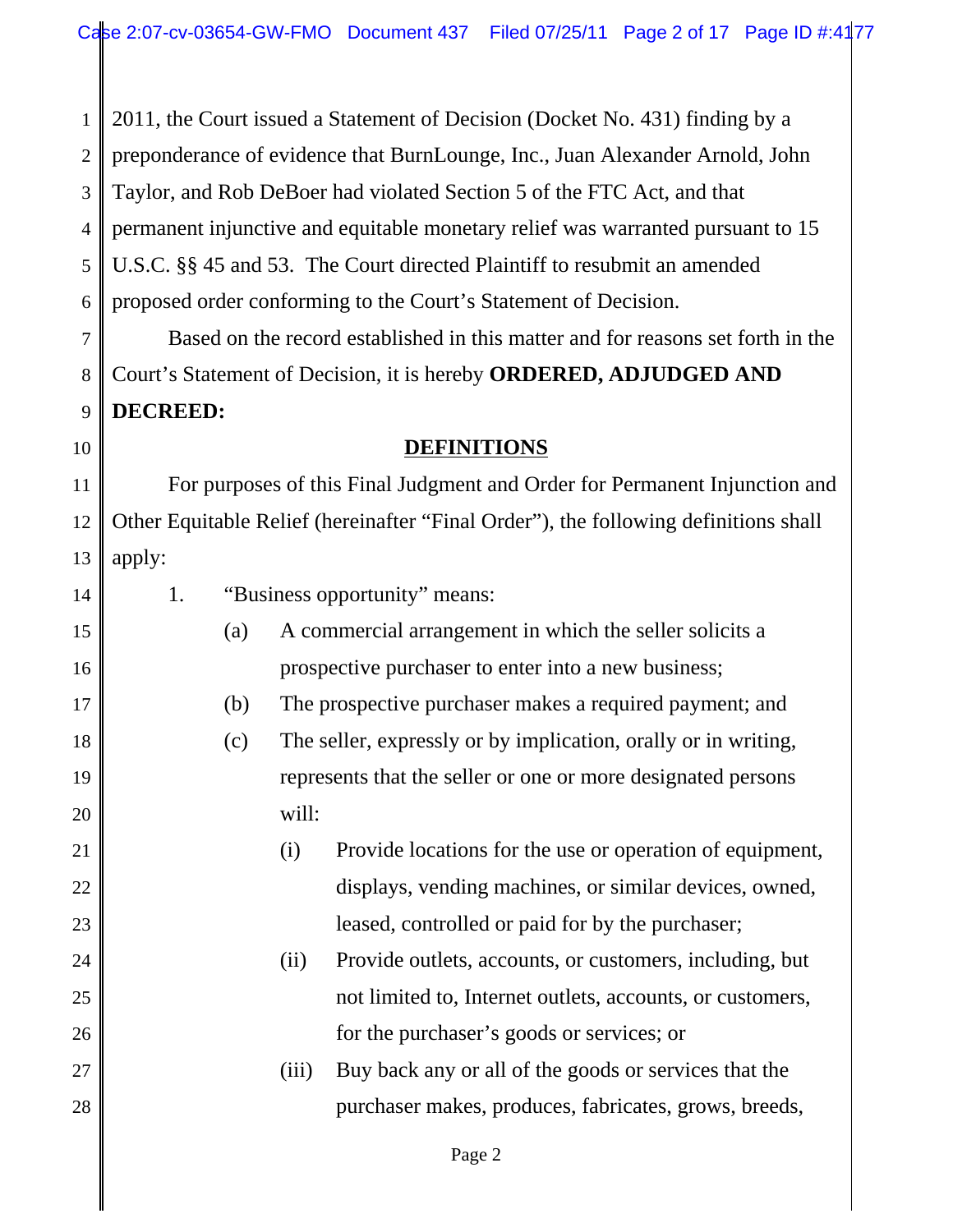2

3

13

14

15

16

17

18

19

20

21

22

23

24

25

modifies, or provides, including but not limited to providing payment for such services as, for example, stuffing envelopes from the purchaser's home.

- 4 5 6 7 8 9 10 11 12 2. "Business Venture" means any written or oral business arrangement, however denominated, that is a business opportunity, franchise, or that consists of the payment of any consideration in exchange for: (a) the right or means to offer, sell, or distribute goods or services (regardless of whether identified by a trademark, service mark, trade name, advertising or other commercial symbol); and (b) more than nominal assistance to any person or entity in connection with or incident to the establishment, maintenance, or operation of a new business, or the entry by an existing business into a new line or type of business.
	- 3. "Consumer" means an actual or potential purchaser, customer, subscriber, or natural person.
	- 4. "Defendant BurnLounge" means Defendant BurnLounge, Inc., and its successors and assigns.
		- 5. "Defendant Arnold" means Defendant Juan Alexander Arnold.
	- 6. "Defendant Taylor" means Defendant John Taylor, whose legal name is John Marcus Taylor.
	- 7. "Defendant DeBoer" means Defendant Rob DeBoer, whose legal name is Robert Edwards DeBoer.
	- 8. "Defendants" means Defendants BurnLounge, Inc., Juan Alexander Arnold, John Taylor and Rob DeBoer.
	- 9. "Individual Defendants" means Defendants Arnold, Taylor and DeBoer.
- 26 27 28 10. The term "document" is synonymous in meaning and equal in scope to the usage of the term in Federal Rule of Civil Procedure 34(a), and includes writings, drawings, graphs, charts, photographs, audio and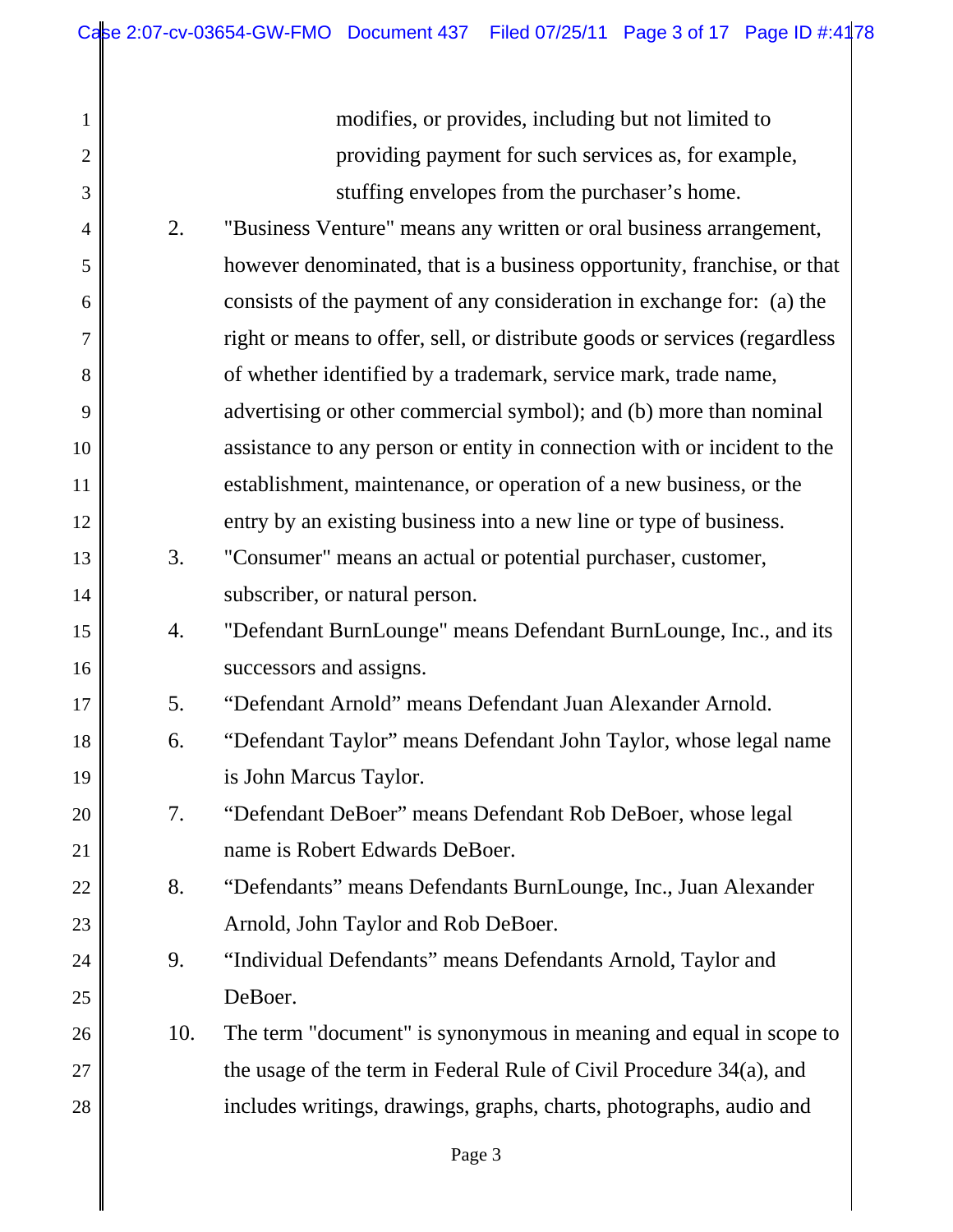2

3

4

5

19

20

21

22

23

24

25

video recordings, electronically stored information, computer records, and other data compilations from which information can be obtained and translated, if necessary, through detection devices into reasonably usable form. A draft or non-identical copy is a separate document within the meaning of the term.

- 6 7 8 9 10 11 12 13 14 15 16 17 18 11. "Franchise" means any continuing commercial relationship or arrangement, whatever it may be called, in which the terms of the offer or contract specify, or the franchise seller promises or represents, orally or in writing, that: (a) the franchisee will obtain the right to operate a business that is identified or associated with the franchisor's trademark, or to offer, sell, or distribute goods, services, or commodities that are identified or associated with the franchisor's trademark; (b) the franchisor will exert or has authority to exert a significant degree of control over the franchisee's method of operation, or provide significant assistance in the franchisee's method or operation; and (c) as a condition of obtaining or commencing operation of the franchise, the franchisee makes a required payment or commits to make a required payment to the franchisor or its affiliate.
	- 12. "Franchisee" means any person who is granted a franchise.
	- 13. "Franchise seller" means a person that offers for sale, sells, or arranges for the sale of a franchise.
		- 14. "Franchisor" means any person who grants a franchise and participates in the franchise relationship.
	- 15. "Material fact" means any fact likely to affect a person's choice of, or conduct regarding, goods, services, or business ventures.
- 26 27 28 16. "Multi-level Marketing Program" means any marketing program in which participants pay money to the program promoter in return for which the participants obtain the right to: (a) recruit additional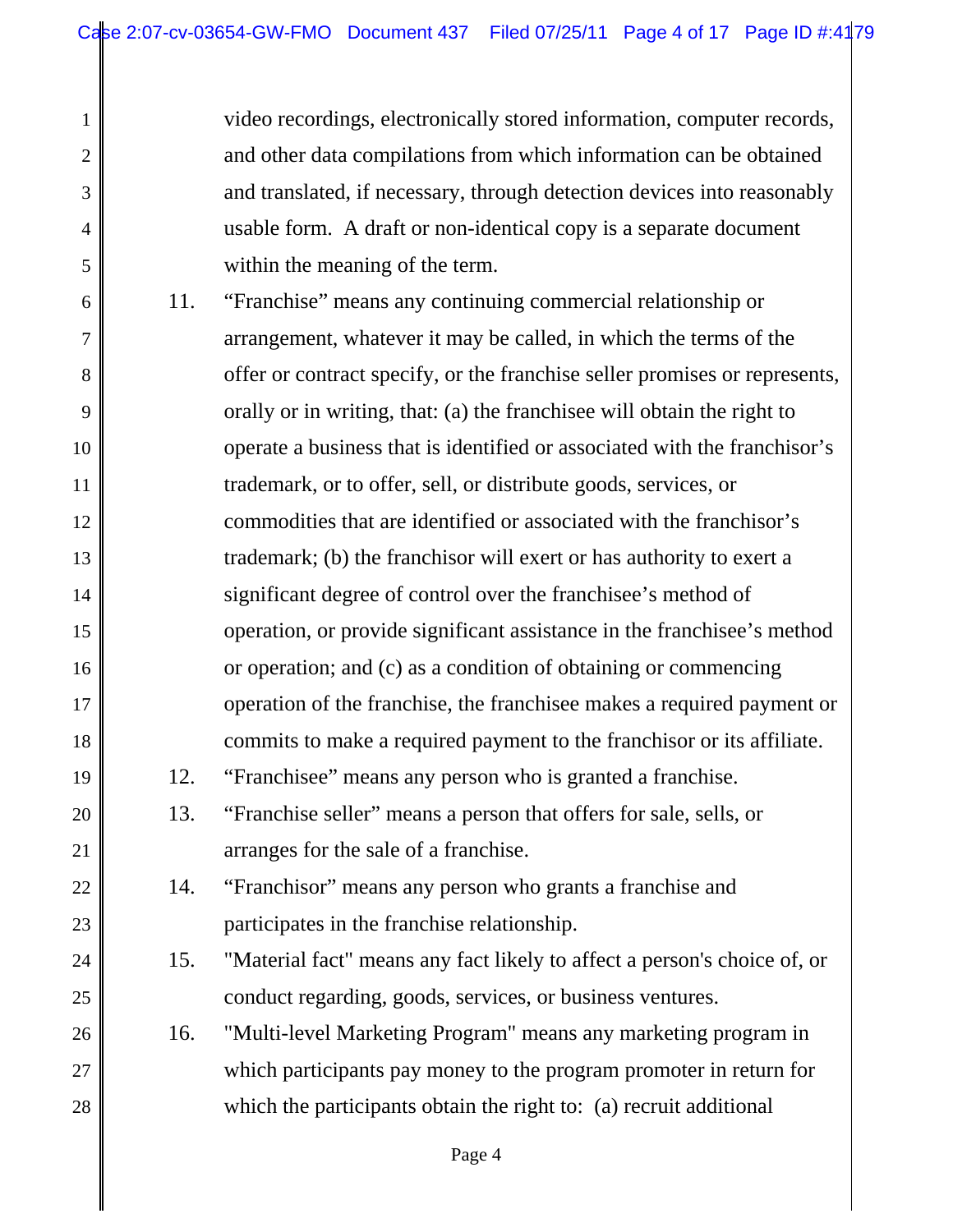2

3

4

5

6

7

8

9

10

11

12

14

16

17

participants, or have additional participants placed by the promoter or any other person into the program participant's downline, tree, cooperative, income center, or other similar program grouping; (b) sell goods or services; and (c) receive payment or other compensation, in whole or in part, based upon the sales of those in the participants downline, tree, cooperative, income center or similar program grouping.

- 17. "New business" means a business in which the prospective purchaser is not currently engaged, or a new line or type of business.
- 13 15 18. "Participating in any prohibited marketing scheme" includes, but is not limited to, promoting, marketing, advertising, offering for sale, or selling, or assisting others in the offering for sale or selling the right to participate in, the prohibited marketing scheme, as well as acting or serving as an officer, director, employee, salesperson, agent, shareholder, advisor, consultant, independent contractor, or distributor, or acting as a speaker or spokesperson on behalf of, any prohibited marketing scheme.
- 18 19 20 21 22 23 24 25 26 19. "Prohibited Marketing Scheme" means a pyramid sales scheme, Ponzi scheme, chain marketing scheme, or other marketing plan or program in which participants pay money or valuable consideration in return for which they obtain the right to receive rewards for recruiting other participants into the program, and those rewards are unrelated to the sale of products or services to ultimate users. For purposes of this definition, "sale of products or services to ultimate users" does not include sales to other participants or recruits or to the participants' own accounts.

27 28 20. "Trademark" means trademarks, service marks, names, logos, and other commercial symbols.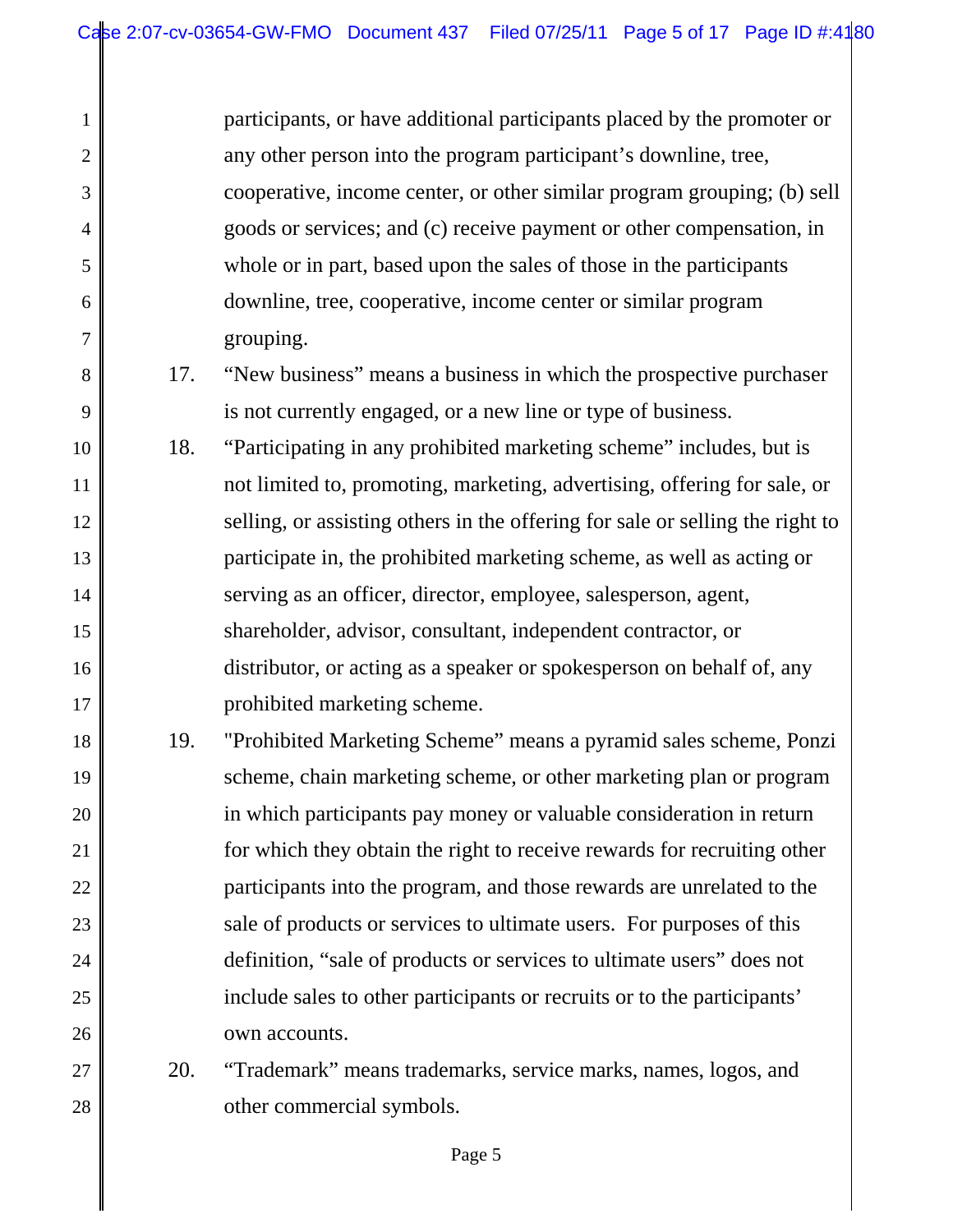## **ORDER**

# **I. Prohibited Marketing Schemes**

3 4 5 6 7 8 9 IT IS THEREFORE ORDERED that each Defendant and their officers, agents, servants, employees, and attorneys, and those persons in active concert or participation with them who receive actual notice of this Final Order by personal service or otherwise, whether acting directly or through any entity, corporation, subsidiary, division, or other device, are permanently restrained and enjoined from engaging, participating, or assisting in any manner or capacity whatsoever, in any Prohibited Marketing Scheme.

10

1

2

# **II. Prohibited Representations**

11 12 13 14 15 16 17 18 19 20 IT IS FURTHER ORDERED that, in connection with the advertising, promotion, offering for sale, or sale, or assisting others in the advertising, promotion, offering for sale, or sale of any Multi-level Marketing Program or Business Venture, each Defendant and their officers, agents, servants, employees, and attorneys, and those persons in active concert or participation with them who receive actual notice of this Final Order by personal service or otherwise, whether acting directly or through any entity, corporation, subsidiary, division, or other device, are permanently restrained and enjoined from making, expressly or by implication, orally or in writing, any false or misleading statement or misrepresentation of material fact including, but not limited to, the following:

21 22 23 A. Misrepresentations about the amount of sales, income, or profits that a participant in such Multi-level Marketing Program or Business Venture can reasonably expect to achieve;

24 25 26 B. Misrepresentations about the amount of sales, income, or profits that a participant or participants in such Multi-level Marketing Program or Business Venture have actually achieved;

27 28 C. Misrepresentations about the profitability of participating in such Multi-level Marketing Program or Business Venture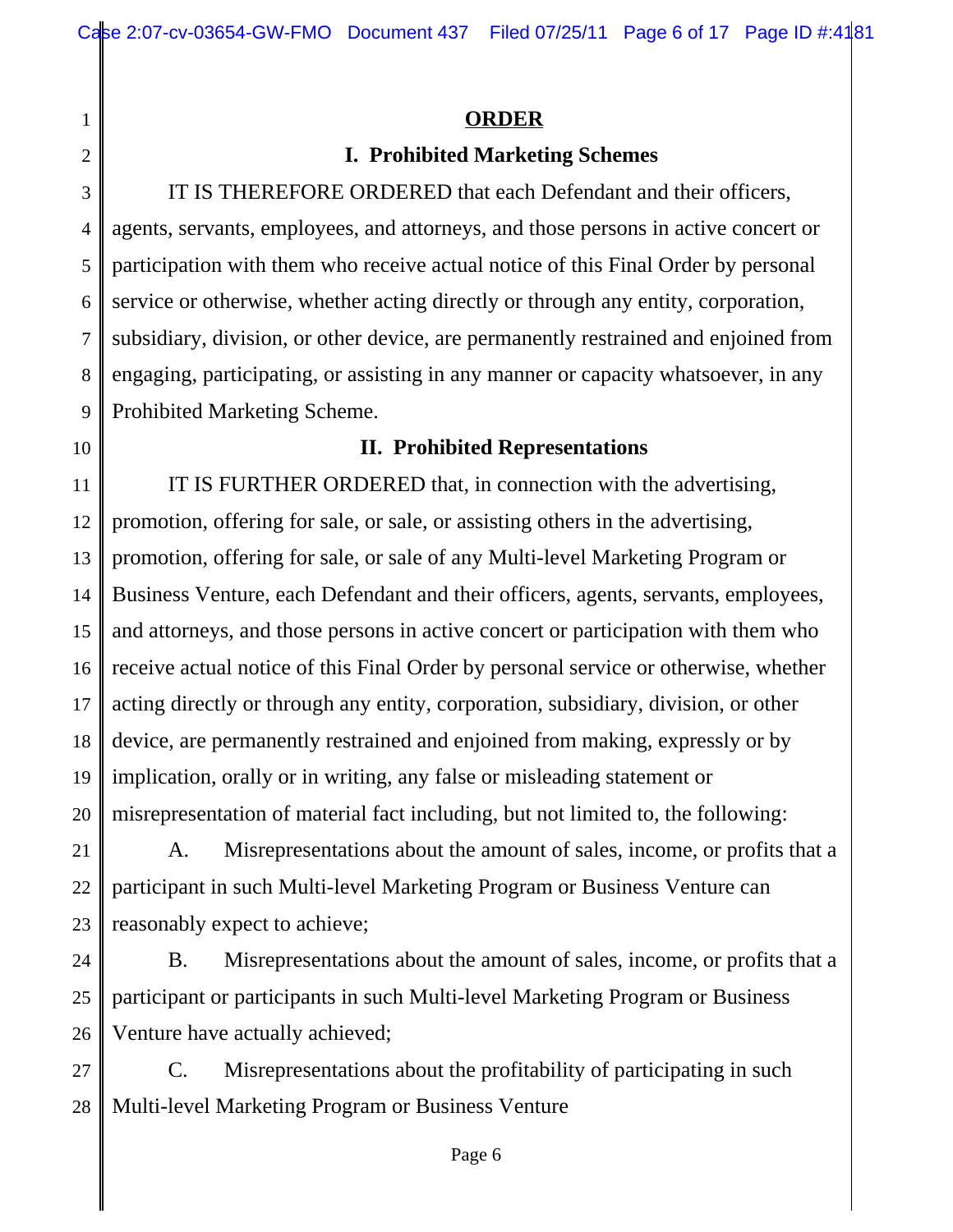1 2 3 D. Misrepresentations that a person who participates in such Multi-level Marketing Program or Business Venture can reasonably expect to recoup his or her investment;

4 5 E. Misrepresentations of any reward offered to or earned by participants in such Multi-level Marketing Program or Business Venture;

6 7 F. Misrepresentations of the legality of such Multi-level Marketing Program or Business Venture; and

8 9 10 G. Misrepresentations of any material aspect of the performance, efficacy, nature, or central characteristic of any good or service offered for sale through such Multi-level Marketing Program or Business Venture.

11

# **III. Prohibition Against Material Omissions**

12 13 14 15 16 17 18 19 20 21 22 IT IS FURTHER ORDERED that, in connection with the advertising, promotion, offering for sale, or sale, or assisting others in the advertising, promotion, offering for sale, or sale of any Multi-level Marketing Program or Business Venture, each Defendant and their officers, agents, servants, employees, and attorneys, and those persons in active concert or participation with them who receive actual notice of this Final Order by personal service or otherwise, whether acting directly or through any entity, corporation, subsidiary, division, or other device, are hereby permanently restrained and enjoined from failing to disclose, clearly and conspicuously, to any participant or prospective participant in any Multi-level Marketing Program or Business Venture to whom any earnings, profits or sales volume claims have been made:

23 24 25 A. The number and percentage of participants in the Multi-level Marketing Program or Business Venture who have earned, profited or sold at least the amount represented; and

26 27 28 B. The number and percentage of participants in the Multi-level Marketing Program or Business Venture who have made a profit through their participation in the Multi-level Marketing Program or Business Venture.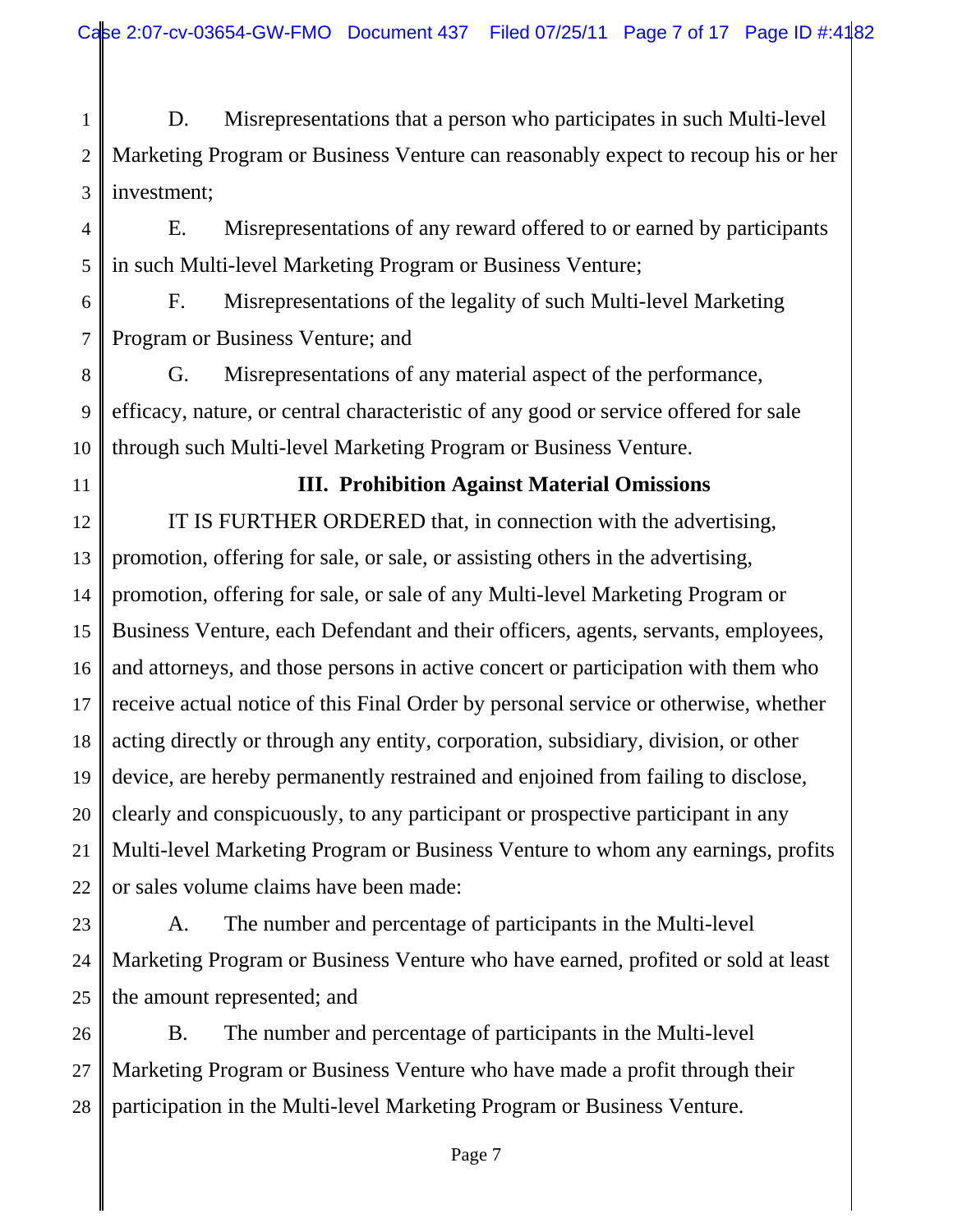# **IV. Equitable Monetary Relief** IT IS FURTHER ORDERED that:

3 4 5 6 7 8 9 10 11 12 13 A. Judgment is hereby entered in favor of the Commission and against Defendants BurnLounge and Arnold, jointly and severally, in the amount of sixteen million two hundred forty-five thousand seven hundred ninety-nine dollars and seventy cents (\$16,245,799.70), to be utilized to directly reimburse consumers who were injured by the BurnLounge pyramid scheme, except as provided for in Section V.A. The judgment shall be paid to the Commission within ten (10) days of entry of this Final Order. Full payment of this sum shall fully satisfy all monetary claims asserted by the Commission against Defendants BurnLounge and Arnold in this matter. Within ten (10) days of entry of this Final Order, in partial satisfaction of the judgment, Defendants Arnold and BurnLounge shall do the following:

| 14 | 1.        |    | Defendant Arnold shall transfer to the Commission his interest    |
|----|-----------|----|-------------------------------------------------------------------|
| 15 |           |    | in 1430 N. Cahuega Partners, LP, and all rights and title to that |
| 16 |           |    | interest; and                                                     |
| 17 | 2.        |    | Defendant BurnLounge shall:                                       |
| 18 |           | a. | Transfer to the Commission its membership interest in             |
| 19 |           |    | Beatport LLC, and all rights and title to that membership         |
| 20 |           |    | interest; and                                                     |
| 21 |           | b. | Transfer to the Commission all funds owned by                     |
| 22 |           |    | BurnLounge or held on its behalf in banks or financial            |
| 23 |           |    | institutions, or otherwise. These funds shall include, but        |
| 24 |           |    | not be limited to, the \$72,076.68 and \$50,267.00 and any        |
| 25 |           |    | interest earned thereon, that Defendant BurnLounge was            |
| 26 |           |    | ordered to preserve, pursuant to the Court's Order of             |
| 27 |           |    | August 4, 2008 [Docket No. 268].                                  |
| 28 | <b>B.</b> |    | Judgment is hereby entered in favor of the Commission and against |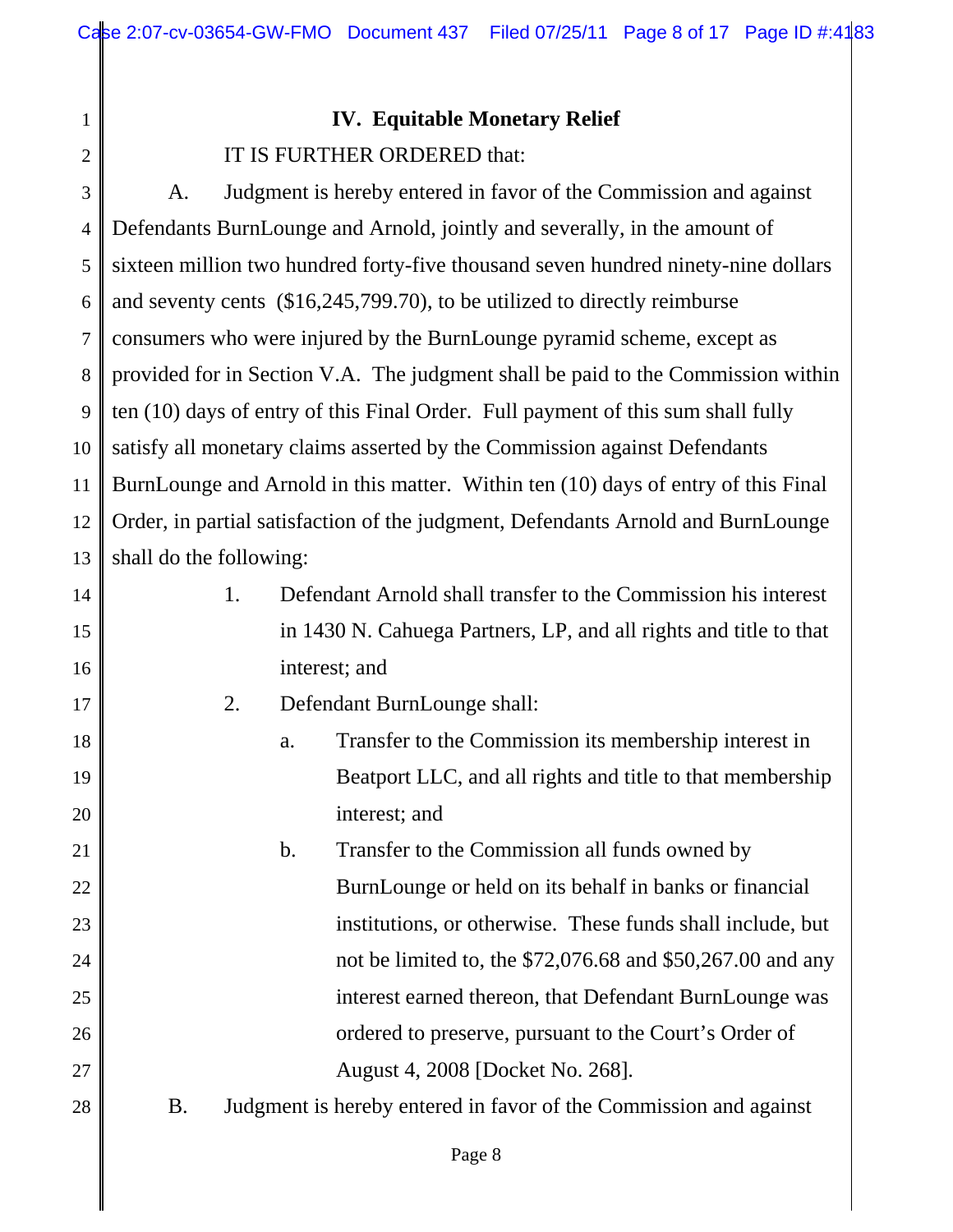1 Defendant DeBoer in the amount of one hundred fifty thousand dollars

2 3 4 5 (\$150,000.00) as disgorgement. Defendant DeBoer shall disgorge that amount to the Commission within ten (10) days of entry of this Final Order. Full payment of this sum shall fully satisfy all monetary claims asserted by the Commission against Defendant DeBoer in this matter.

6 7 8 9 10 11 C. Judgment is hereby entered in favor of the Commission and against Defendant Taylor, in the amount of six hundred twenty thousand one hundred thirty-nine dollars and sixty-four cents (\$620,139.64) as disgorgement. Defendant Taylor shall disgorge that amount to the Commission within ten (10) days of entry of this Final Order. Full payment of this sum shall fully satisfy all monetary claims asserted by the Commission against Defendant Taylor in this matter.

12 13 D. The judgments entered pursuant to this Section are equitable monetary relief, and are not fines, penalties, punitive assessments or forfeitures.

14 15 16 E. Defendants shall relinquish all dominion, control, and title to the funds or assets paid or transferred pursuant to this Final Order to the fullest extent permitted by law.

17 18 19 20 F. Pursuant to Section 604(1) of the Fair Credit Reporting Act, 15 U.S.C. § 1681b(1), any consumer reporting agency may furnish consumer reports concerning the Individual Defendants to the FTC, which shall be used for purposes of collecting and reporting on any delinquent amount arising out of this Order.

21

22

# **V. Administration of Funds Collected**

## IT IS FURTHER ORDER THAT:

23 24 25 26 27 28 A. Any and all funds collected by Plaintiff pursuant to this Final Order, shall be deposited into a fund administered by the Commission or its agent to be used for consumer redress and any attendant expenses for the administration of any redress fund. Defendants shall have no right to contest the manner of distribution chosen by the Commission. The Commission in its sole discretion may use a designated agent to administer consumer redress. If the Commission determines in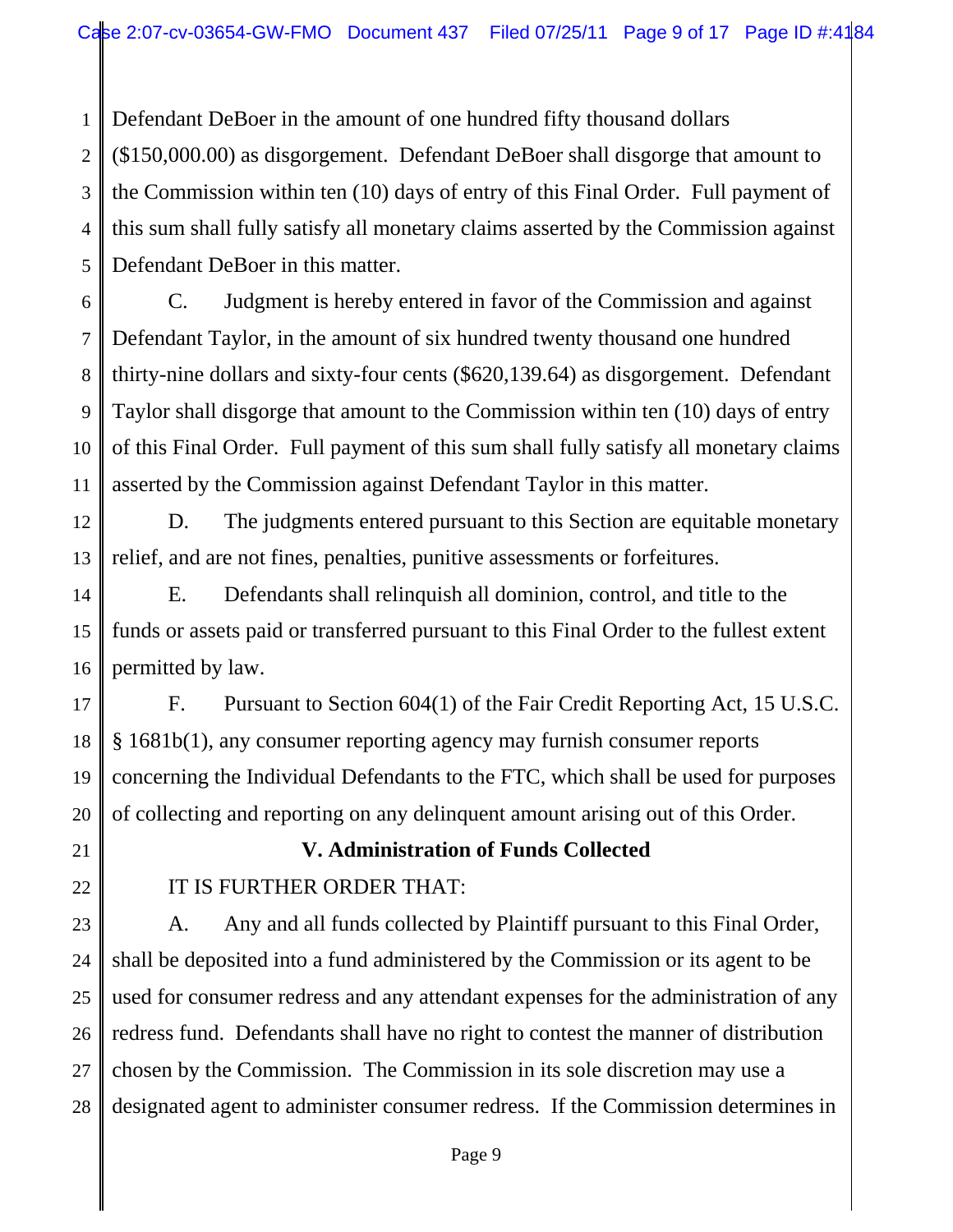### Case 2:07-cv-03654-GW-FMO Document 437 Filed 07/25/11 Page 10 of 17 Page ID #:4185

1 2 3 4 its sole discretion that redress to purchasers is wholly or partially impracticable, or any funds collected from Defendants remain after the redress process is completed, then any funds not used for redress or expenses attendant to the redress fund shall be deposited in the United States Treasury as disgorgement.

5 6 7 8 9 10 11 12 13 14 15 16 17 18 B. Defendants shall cooperate fully to assist the Commission in identifying consumers who may be entitled to redress pursuant to this Final Order. The cooperation shall include, but not be limited to, providing Plaintiff a list of each consumer who purchased a VIP, Exclusive or Basic package, and at any time was a BurnLounge Mogul. As to each such consumer, Defendants shall provide consumer contact information including the consumer's name, member and retailer identification numbers, address, telephone numbers and e-mail addresses. This consumer contact information shall be provided to Plaintiff within twenty (20) days of entry of this Final Order in the form of a searchable electronic document formatted in Microsoft Excel [.xls or .xlsx] or Microsoft Access [.mdb or .mdbx], and supplied on CD-R CD ROM optical disks formatted to ISO 9660 specifications, DVD-ROM optical disks for Windows-compatible personal computers, or USB 2.0 flash drives, or in such other electronic form as may be agreed to in writing by Plaintiff.

19

**VI. Compliance Monitoring**

20 21 IT IS FURTHER ORDERED that, for the purpose of monitoring and investigating compliance with any provision of this Final Order:

22 23 24 25 26 27 A. Within ten (10) days of receipt of written notice from a representative of the Commission, Defendants each shall submit additional written reports, which are true and accurate and sworn to under penalty of perjury; produce documents for inspection and copying; appear for deposition; and provide entry during normal business hours to any business location in each Defendant's possession or direct or indirect control to inspect the business operation;

28

B. In addition, the Commission is authorized to use all other lawful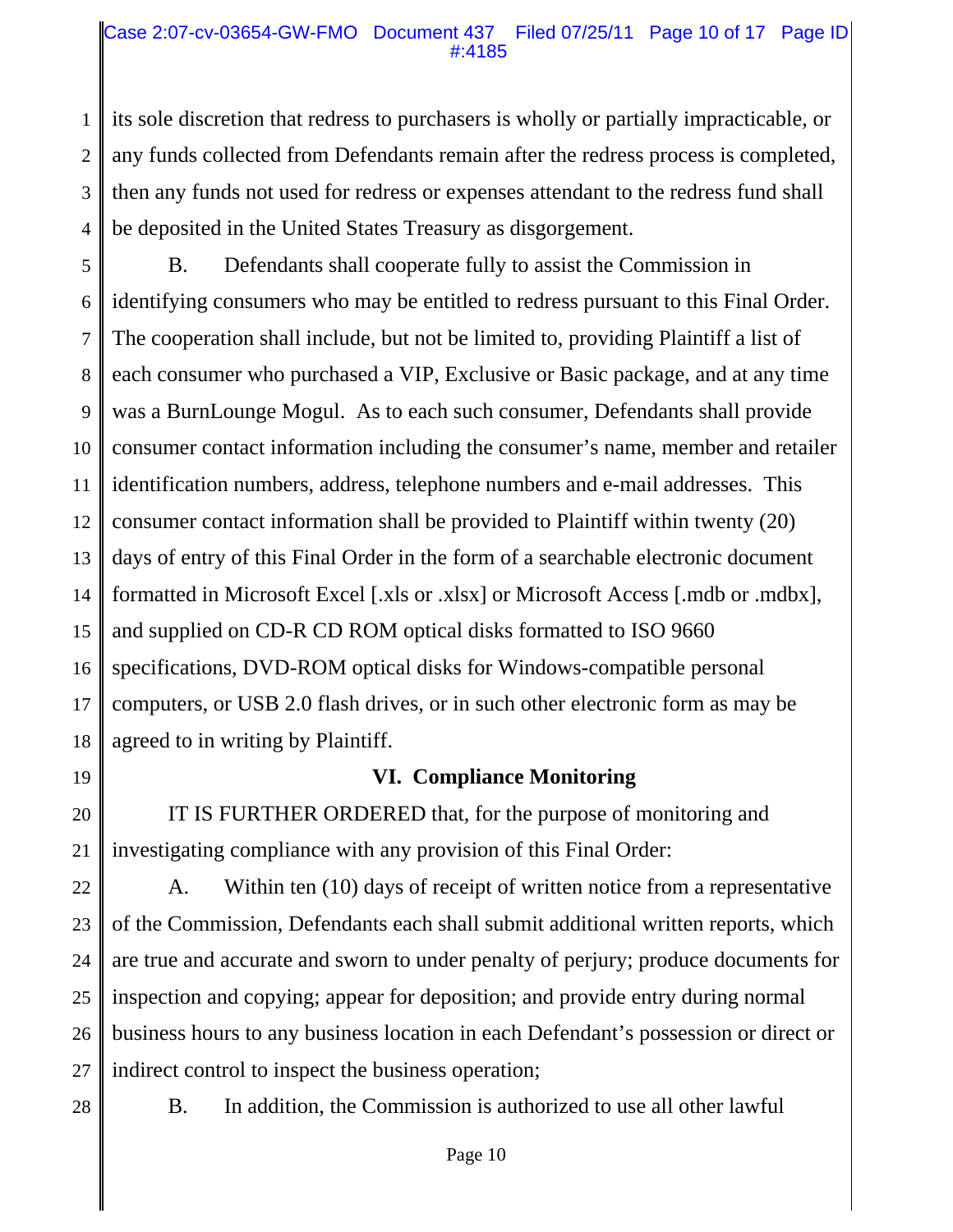#### Case 2:07-cv-03654-GW-FMO Document 437 Filed 07/25/11 Page 11 of 17 Page ID #:4186

1 means, including but not limited to:

- 1. Obtaining discovery from any person, without further leave of court, using the procedures prescribed by Fed. R. Civ. P. 30, 31, 33, 34, 36, 45 and 69;
	- 2. Posing as consumers and suppliers to Defendants, their employees, or any other entity managed or controlled in whole or in part by any Defendant, without the necessity of identification or prior notice; and

9 10 11 12 13 C. Defendants shall permit representatives of the Commission to interview any employer, consultant, independent contractor, representative, agent, or employee who has agreed to such an interview, relating in any way to any conduct subject to this Final Order. The person interviewed may have counsel present.

14 15 16 17 18 *Provided however,* that nothing in this Final Order shall limit the Commission's lawful use of compulsory process, pursuant to Sections 9 and 20 of the FTC Act, 15 U.S.C. §§ 49, 57b-1, to obtain any documentary material, tangible things, testimony, or information relevant to unfair or deceptive acts or practices in or affecting commerce (within the meaning of 15 U.S.C.  $\S$  45(a)(1))

19

2

3

4

5

6

7

8

# **VII. Compliance Reporting**

20 21 IT IS FURTHER ORDERED that, in order that compliance with the provisions of this Final Order may be monitored:

22 23 A. For a period of five (5) years from the date of entry of this Final Order,

24

25

- 1. Each Individual Defendant shall notify the Commission of the following:
- 26 27 28 a. Any changes in such Defendant's residence, mailing addresses, and telephone numbers, within ten (10) days of the date of such change;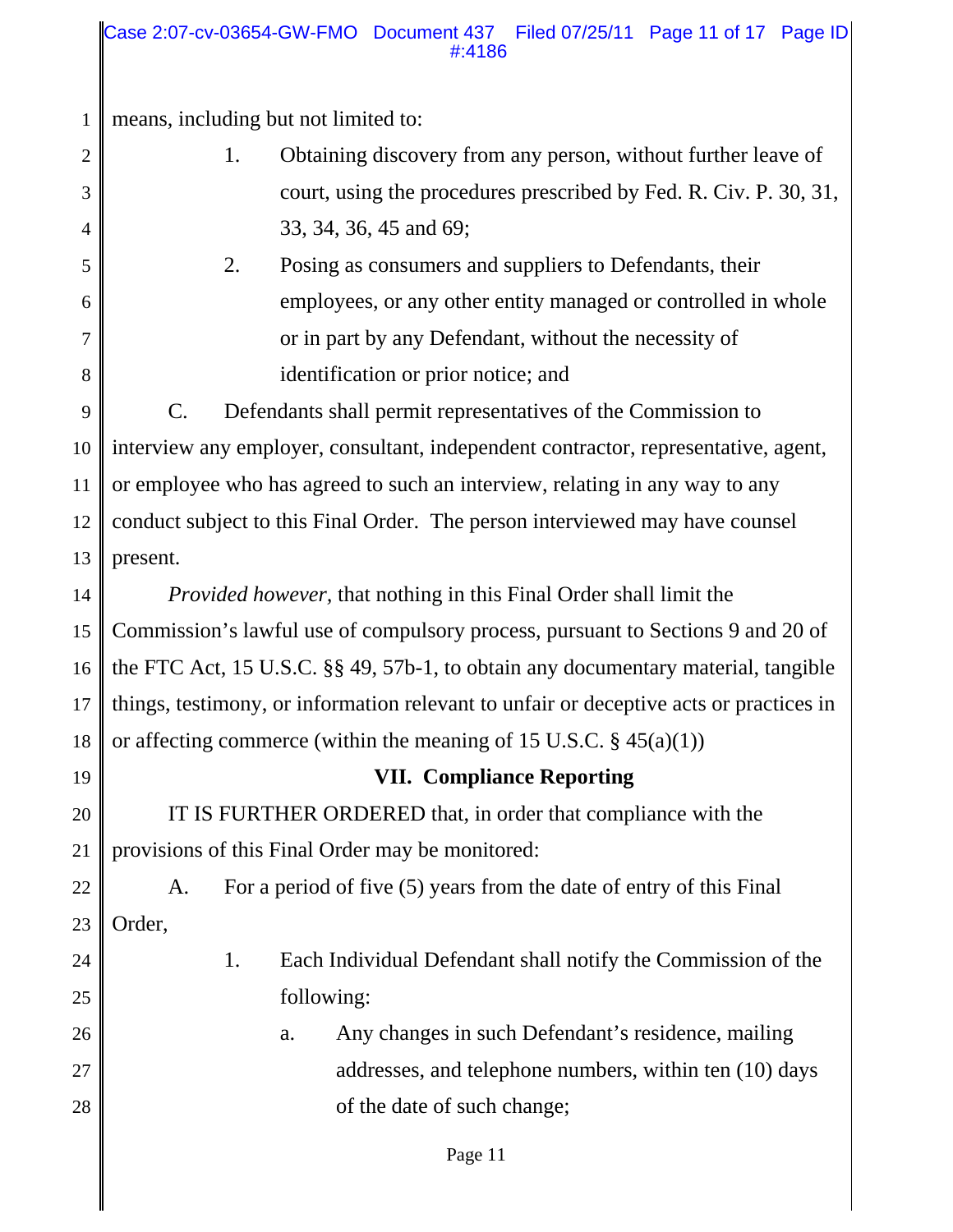Case 2:07-cv-03654-GW-FMO Document 437 Filed 07/25/11 Page 12 of 17 Page ID #:4187

1

2

3

4

5

6

7

8

9

10

11

12

13

14

15

16

17

18

19

20

21

22

23

24

25

26

27

28

b. Any changes in such Defendant's employment status (including self-employment), and any change in such Defendant's ownership in any business entity, within ten (10) days of the date of such change. Such notice shall include the name and address of each business that such Defendant is affiliated with, employed by, creates or forms, or performs services for; a detailed description of the nature of the business; and a detailed description of such Defendant's duties and responsibilities in connection with the business or employment; and c. Any changes in such Defendant's name or use of any aliases or fictitious names; 2. Defendant BurnLounge shall notify the Commission of any changes in structure of Defendant BurnLounge or any business entity that Defendant BurnLounge directly or indirectly controls, or has an ownership interest in, that may affect compliance obligations arising under this Final Order, including but not limited to: incorporation or other organization; a dissolution, assignment, sale, merger, or other action; the creation or dissolution of a subsidiary, parent, or affiliate that engages in any acts or practices subject to this Final Order; or a change in the business name or address, at least thirty (30) days prior to such change, provided that, with respect to any

proposed change in the business entity about which Defendant BurnLounge learns less than thirty (30) days prior to the date such action is to take place, Defendant BurnLounge shall notify the Commission as soon as is practicable after obtaining such knowledge.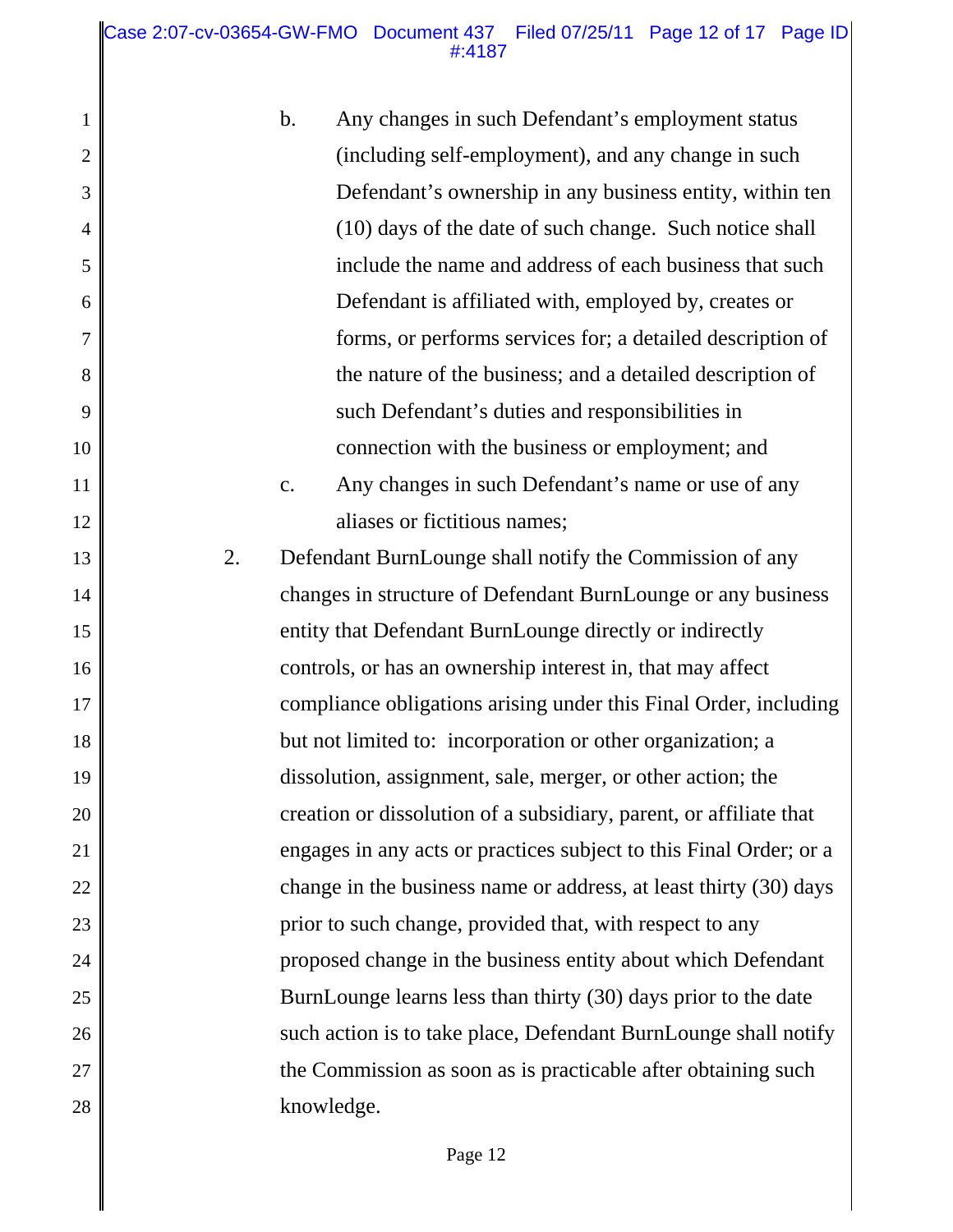1 2 3 4 5 6 B. One hundred eighty (180) days after the date of entry of this Final Order and annually thereafter for a period of five (5) years, Defendants each shall provide a written report to the FTC, which is true and accurate and sworn to under penalty of perjury, setting forth in detail the manner and form in which they have complied and are complying with this Final Order. This report shall include, but not be limited to:

7 8

9

21

22

23

24

25

- 1. For each Individual Defendant:
- a. Such Defendant's then-current residence address, mailing addresses, and telephone numbers;
- 10 11 12 13 14 15 16 17 18 19 20 b. Such Defendant's then-current employment status (including self-employment), including the name, addresses, and telephone numbers of each business that such Defendant is affiliated with, employed by, or performs services for; a detailed description of the nature of the business; and a detailed description of such Defendant's duties and responsibilities in connection with the business or employment; and c. Any other changes required to be reported under Subsection A of this Section. 2. For all Defendants:
	- a. A copy of each acknowledgment of receipt of this Final Order, obtained pursuant to the Section titled "Distribution of Order";
		- b. Any other changes required to be reported under Subsection A of this Section.

26 27 C. Each Defendant shall notify the Commission of the filing of a bankruptcy petition by such Defendant within fifteen (15) days of filing.

28 D. For the purposes of this Final Order, Defendants shall, unless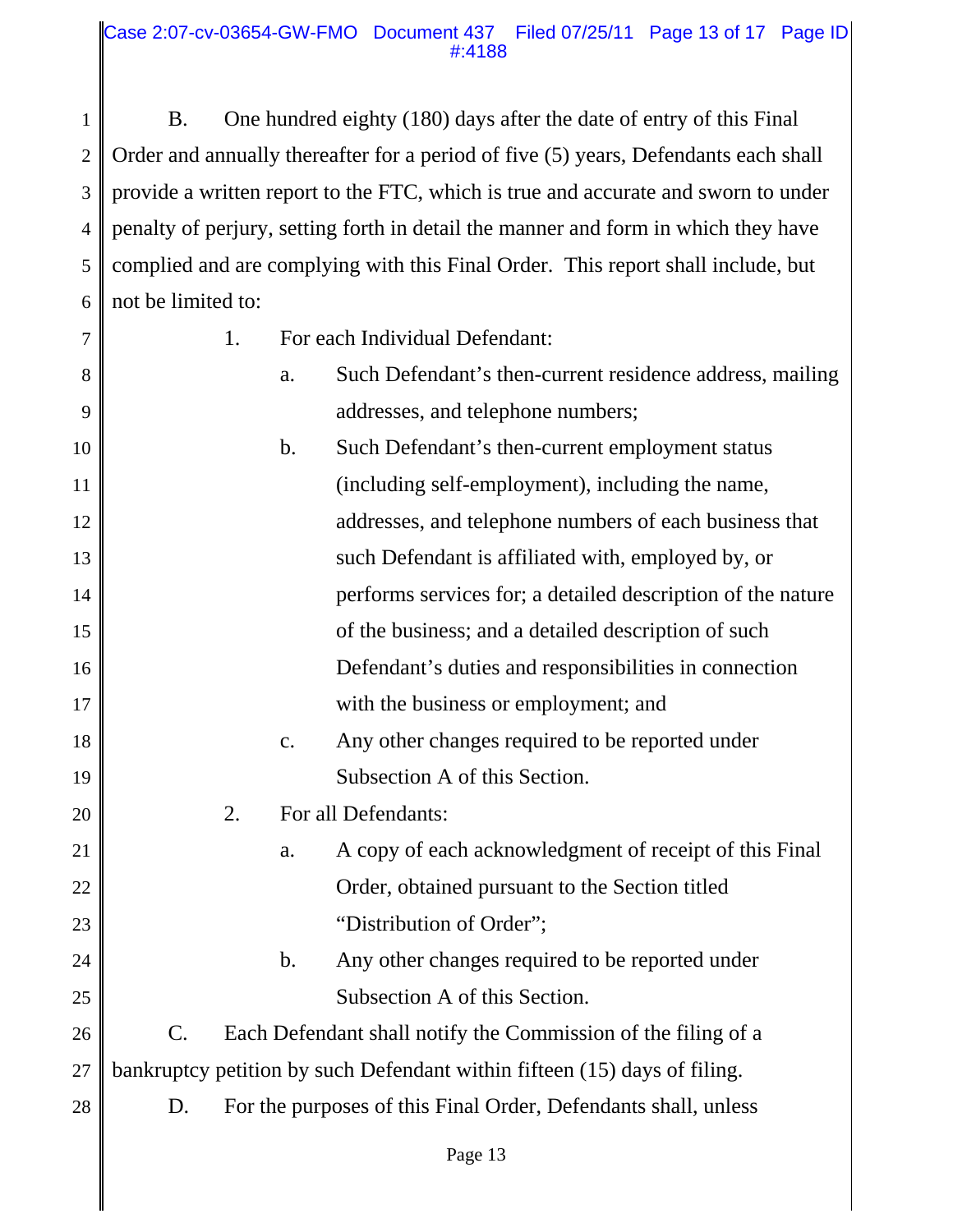Case 2:07-cv-03654-GW-FMO Document 437 Filed 07/25/11 Page 14 of 17 Page ID #:4189

1 2 3 otherwise directed by the Commission's authorized representatives, send by overnight courier all reports and notifications required by this Final Order to the Commission, to the following address:

5

6

4

Associate Director for Enforcement Federal Trade Commission 600 Pennsylvania Avenue, N.W., Room NJ-2122 Washington, D.C. 20580 RE: FTC v. BurnLounge, Inc.

7 8 9 10 Provided that, in lieu of overnight courier, Defendants may send such reports or notifications by first-class mail, but only if Defendants contemporaneously send an electronic version of such report or notification to the Commission at: DEBrief@ftc.gov.

11 12 13 E. For purposes of the compliance reporting and monitoring required by this Final Order, the Commission is authorized to communicate directly with each Defendant.

14

## **VIII. Record Keeping Provisions**

15 16 17 18 19 20 21 IT IS FURTHER ORDERED that, for a period of eight (8) years from the date of entry of this Final Order, Defendants, in connection with advertising, offering, marketing, promotion or sale of any multi-level marketing program or business venture and their agents, employees, officers, corporations, and those persons in active concert or participation with them who receive actual notice of this Final Order by personal service or otherwise, are hereby restrained and enjoined from failing to create and retain the following records:

22 23 A. Accounting records that reflect the cost of goods or services sold, revenues generated, and the disbursement of such revenues;

24 25 26 27 28 B. Personnel records accurately reflecting: the name, address, and telephone number of each person employed in any capacity by such business, including as an independent contractor; that person's job title or position; the date upon which the person commenced work; and the date and reason for the person's termination, if applicable;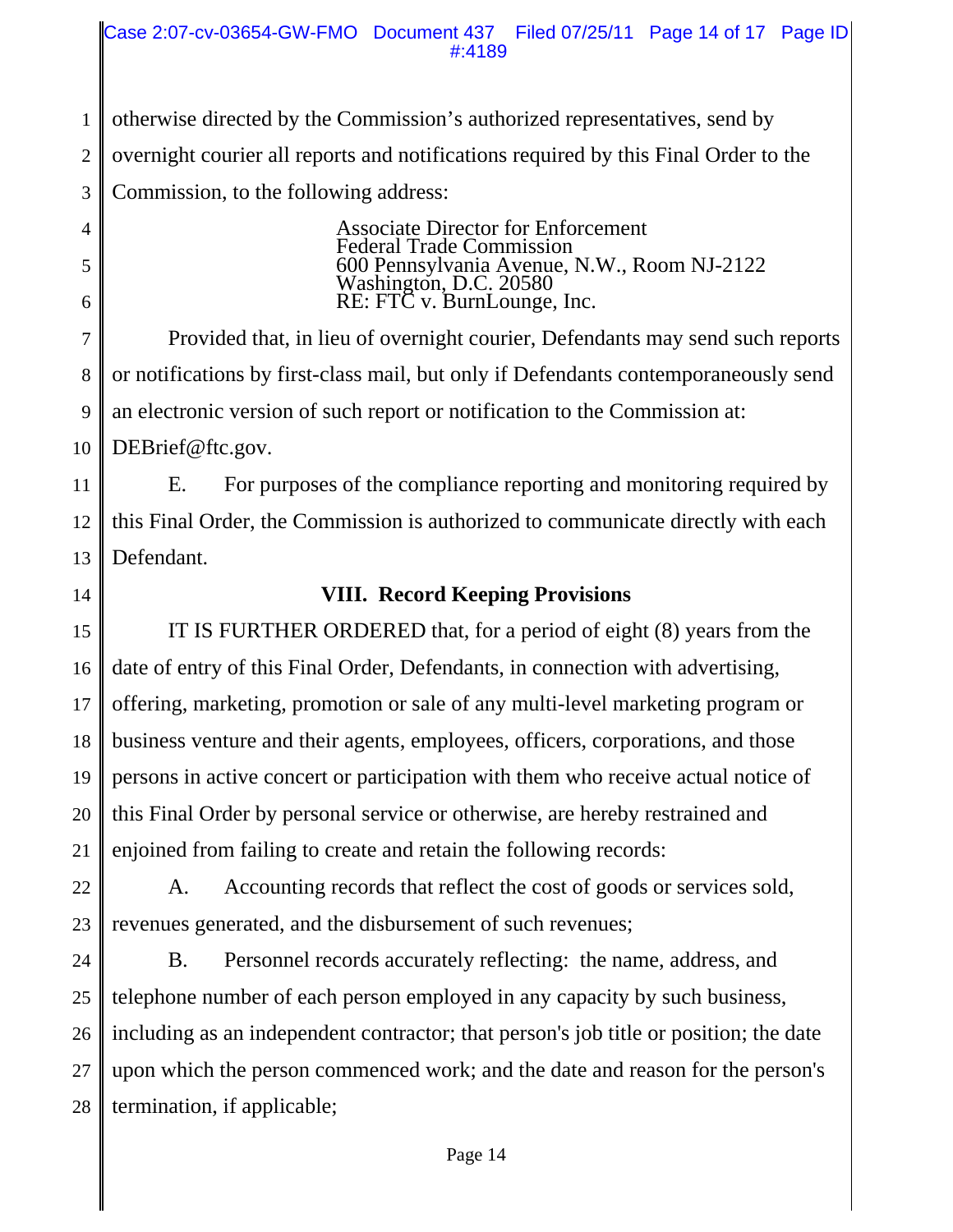1 2 3 4 C. Customer files containing the names, addresses, phone numbers, dollar amounts paid, quantity of items or services purchased, and description of items or services purchased, to the extent such information is obtained in the ordinary course of business;

5 6 D. Complaints and refund requests (whether received directly, indirectly, or through any third party) and any responses to those complaints or requests;

7 8 E. Copies of all sales scripts, training materials, advertisements, or other marketing materials; and

9 10 11 12 13 F. All records and documents necessary to demonstrate full compliance with each provision of this Final Order, including but not limited to, copies of acknowledgments of receipt of this Final Order required by the Sections titled "Distribution of Order" and "Acknowledgment of Receipt of Order" and all reports submitted to the FTC pursuant to the Section titled "Compliance Reporting."

14

# **IX. Distribution of Order**

15 16 17 IT IS FURTHER ORDERED that, for a period of five (5) years from the date of entry of this Final Order, Defendants shall deliver copies of the Final Order as directed below:

18 19 20 21 22 23 24 25 26 27 28 A. Defendant BurnLounge must deliver a copy of this Final Order to (1) all of its principals, officers, directors, and managers; (2) all of its employees, agents, and representatives who engage in conduct related to the subject matter of the Final Order; and (3) any business entity resulting from any change in structure set forth in Subsection A of the Section titled "Compliance Reporting." For current personnel, delivery shall be within five (5) days of service of this Final Order upon Defendant BurnLounge. For new personnel, delivery shall occur prior to them assuming their responsibilities. For any business entity resulting from any change in structure set forth in Subsection A of the Section titled "Compliance Reporting," delivery shall be at least ten (10) days prior to the change in structure. B. Individual Defendant as Control Person: For any business that an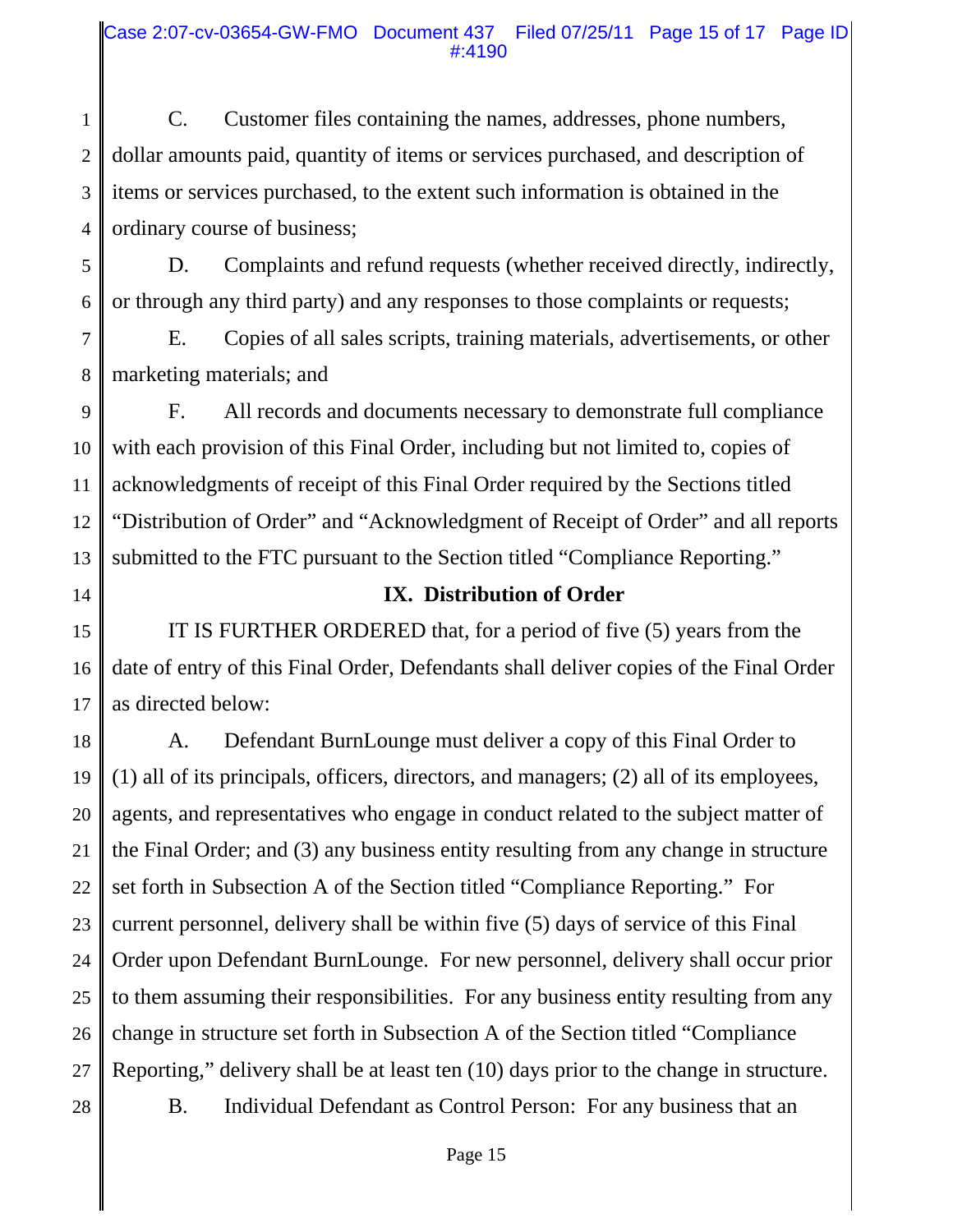#### Case 2:07-cv-03654-GW-FMO Document 437 Filed 07/25/11 Page 16 of 17 Page ID #:4191

1 2 3 4 5 6 7 8 9 10 11 12 Individual Defendant controls, directly or indirectly, or in which such Defendant has a majority ownership interest, such Defendant must deliver a copy of this Final Order to (1) all principals, officers, directors, and managers of that business; (2) all employees, agents, and representatives of that business who engage in conduct related to the subject matter of the Final Order; and (3) any business entity resulting from any change in structure set forth in Subsection A.2 of the Section titled "Compliance Reporting." For current personnel, delivery shall be within five (5) days of service of this Final Order upon such Defendant. For new personnel, delivery shall occur prior to them assuming their responsibilities. For any business entity resulting from any change in structure set forth in Subsection A.2 of the Section titled "Compliance Reporting," delivery shall be at least ten (10) days prior to the change in structure.

13 14 15 16 17 C. Individual Defendant as employee or non-control person: For any business where an Individual Defendant is not a controlling person of a business but otherwise engages in conduct related to the subject matter of this Final Order, such Defendant must deliver a copy of this Final Order to all principals and managers of such business before engaging in such conduct.

18 19 20 D. Defendants must secure a signed and dated statement acknowledging receipt of the Final Order, within thirty (30) days of delivery, from all persons receiving a copy of the Final Order pursuant to this Section.

21

## **X. Acknowledgment of Receipt of Order**

22 23 24 25 IT IS FURTHER ORDERED that each Defendant, within five (5) business days of receipt of this Final Order as entered by the Court, must submit to the Commission a truthful sworn statement acknowledging receipt of this Final Order.

26

# **XI. Independence of Obligations**

27 28 IT IS FURTHER ORDERED that each of the obligations imposed by this Final Order is independent of all other obligations under the Final Order, and